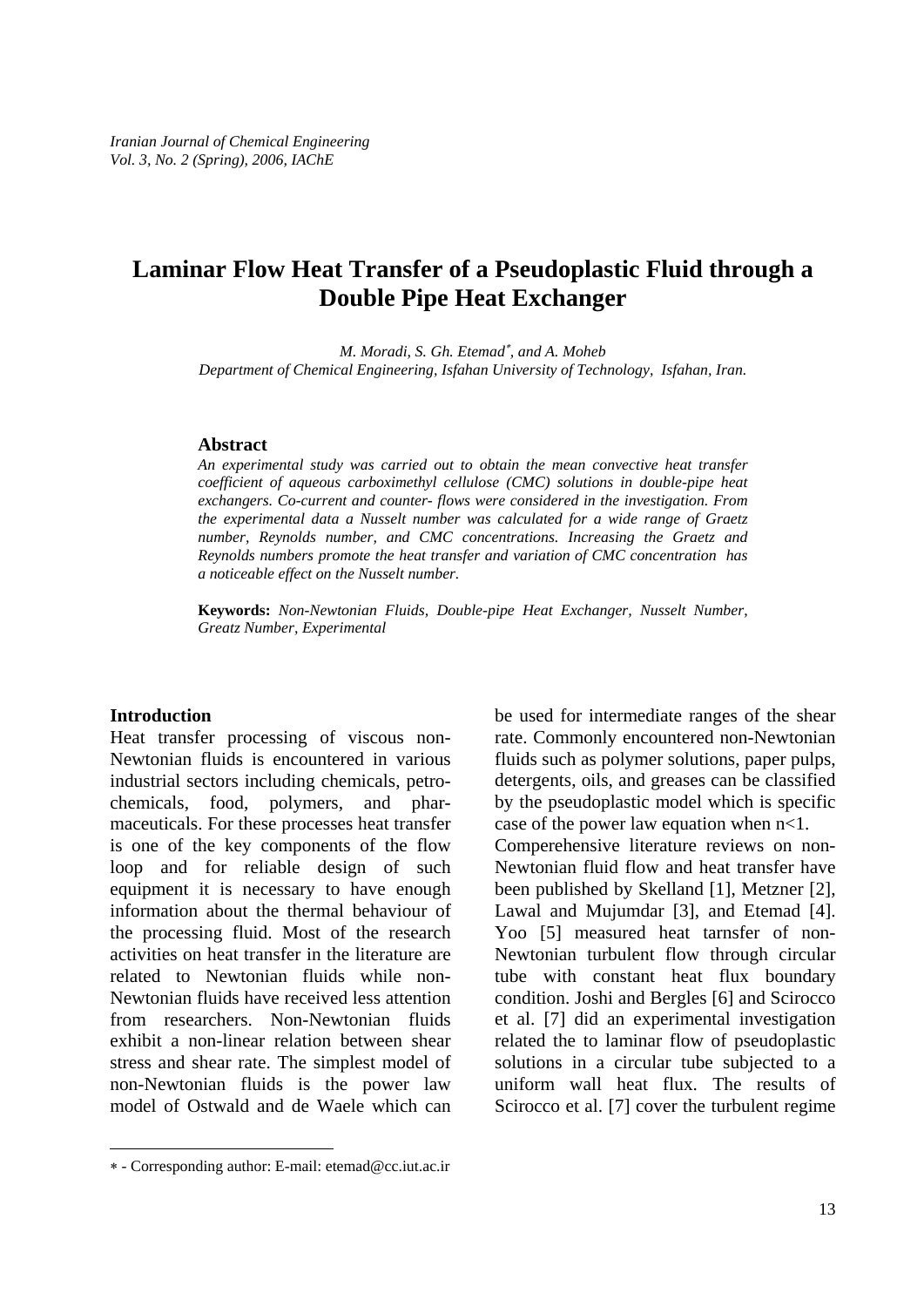as well.

Most of the previous results were obtained for two ideal constant wall temperature and constant wall heat flux thermal boundary conditions. For heat exchangers the actual thermal boundary condition is different while wall temperature as well as wall heat flux vary along the heat exchanger tubes.

Due to the lack of sufficient information related to the heat transfer of pseudoplastic fluids through double pipe heat exchangers the present investigation was conducted to evaluate the heat transfer performance of the heat exchanger in co-current and counter current situations.

# **Experimental Set up**

A schematic diagram of the experimental set up is shown in Figure 1. The system consists of a pump, a heater, a measuring tank, a double pipe heat exchanger, valves, and thermocouples. The main part of the closed flow loop system is the double pipe heat exchanger. This section contains two co-axial tubes both made of copper with an effective length of 91 cm. The inner tube possesses 11.3 mm inside diameter with a 1.4 mm wall thickness. The gap between two coaxial tubes is 1.7 mm. The non-Newtonian fluids flow through the inner tube while water as a coolant flows inside the annular space. The fluid passes a length of 6.5 cm before entering the test section which permitts attainment of fully developed conditions at the inlet of the test section.

The non-Newtonian fluids were the solutions of carboxymethylcellulose (CMC) with different concentrations. The aqueous solution of CMC was prepared using the commercial grade of CMC. The powder was dissolved in distilled water very gently using a proper agitator to avoid agglomeration of the powder. The rheological behavior of CMC solutions was obtained using a coaxial rotational rheometer. The rheometer was connected to a temperature control bath to enable obtaining the rheological data at different temperatures. The consistency and power law indices of CMC solutions obtained by rheometer are shown in Table 1. The experimental results confirm the validity of the pseudoplastic model for CMC solutions.



**Figure 1.** Schematic diagram of the experimental set up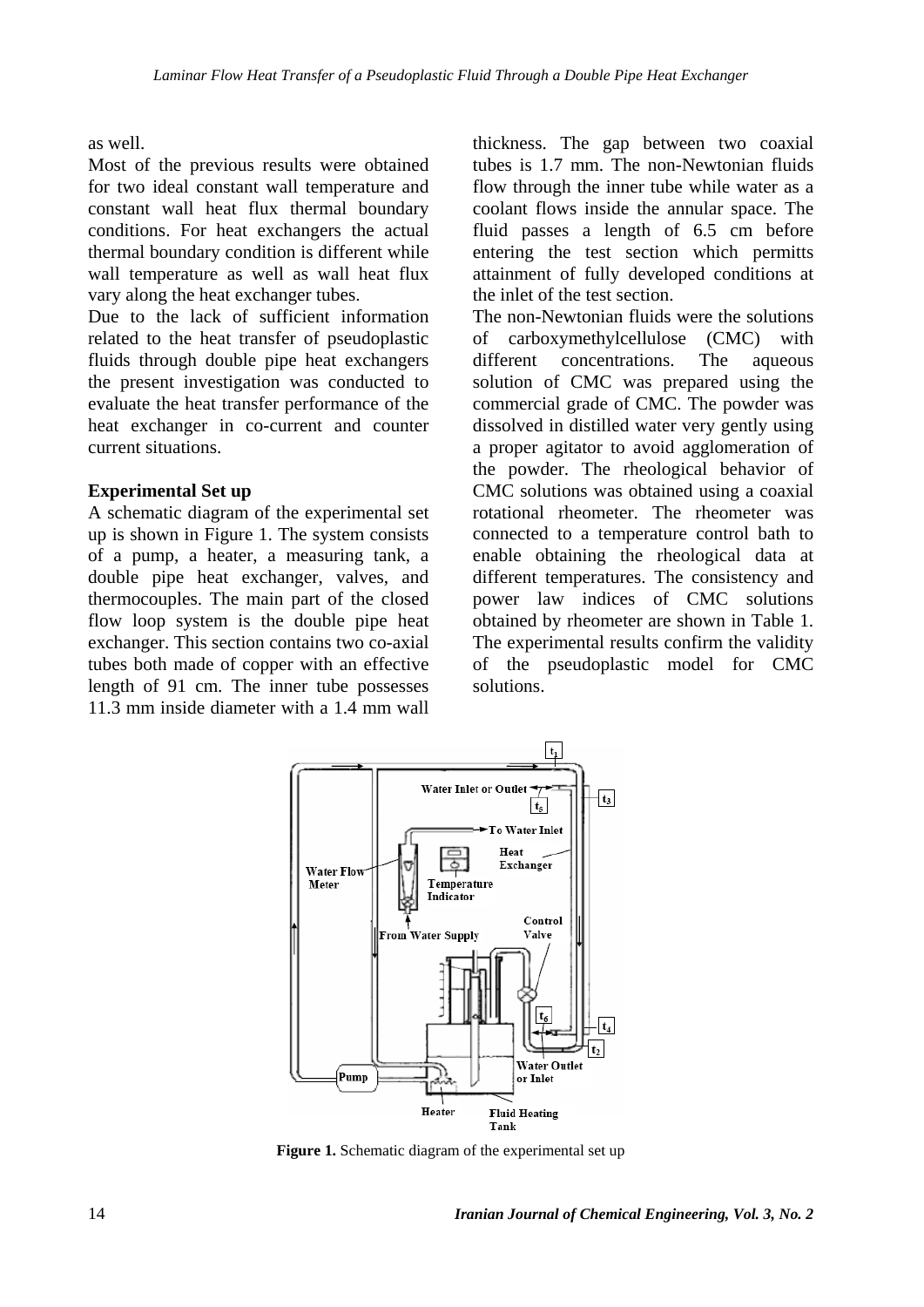| CMC Solution Concentration /ppm | $\mathbf n$ | kPa.secn |
|---------------------------------|-------------|----------|
| 200                             | 0.927       | 0.00511  |
| 500                             | 0.8229      | 0.00849  |
| 1000                            | 0.7889      | 0.01235  |
| 1500                            | 0.7254      | 0.01968  |
| 2000                            | 0.7051      | 0.02792  |
| 3000                            | 0.6509      | 0.04453  |
| 4000                            | 0.6161      | 0.06572  |
| 4500                            | 0.6002      | 0.08433  |
| 6000                            | 0.578       | 0.10530  |
| 8000                            | 0.5549      | 0.12356  |

**Table 1.** Consistency and power law indices of CMC solutions

The working fluid is circulated through the loop by a small centrifugal pump. The bulk temperatures of the non-Newtonian fluid and water and the wall temperature of the inside tube at both the inlet and outlet sections are measured using six K-type thermocouples connected to a digital temperature indicator with  $\pm$  0.05 °C accuracy. The test section is thermally isolated using different isolators to eliminate any possible heat transfer to the environment. The non-Newtonain fluid is heated in a heating tank before entering the heat exchanger. This tank is equipped by electrical heater and a thermostat is used to control the fluid temperature to prevent overheating. The fluid heating tank eliminates fluctuations in the flow rate at the inlet of the pump and also helps to the degassing of the working fluid. Tab water flows in the annular space between the two coaxial tubes and two co-current and counter-current modes can be experienced by changing water flow direction. The flow rate of non-Newtonian fluids is determined by

measuring the weight of the fluid flowing in a given time while the flow rate of water is obtained using a calibrated rotameter.

# **Data Processing**

The non-Newtonain fluid is cooled by water and the rate of heat transfer for CMC solution can be obtained by the following equation:

$$
q = \dot{m}c_p(t_1 - t_2) \tag{1}
$$

where  $\dot{m}$ ,  $c_p$ ,  $t_1$  and  $t_2$  represent mass flow rate, heat capacity, inlet and outlet temperatures of the solution respectively. The convection heat transfer coefficient is obtained from an energy balance applied to the tube using the measured wall and bulk temperatures.

$$
q = hA\theta_m \tag{2}
$$

where A is heat transfer area and  $\theta_m$  is the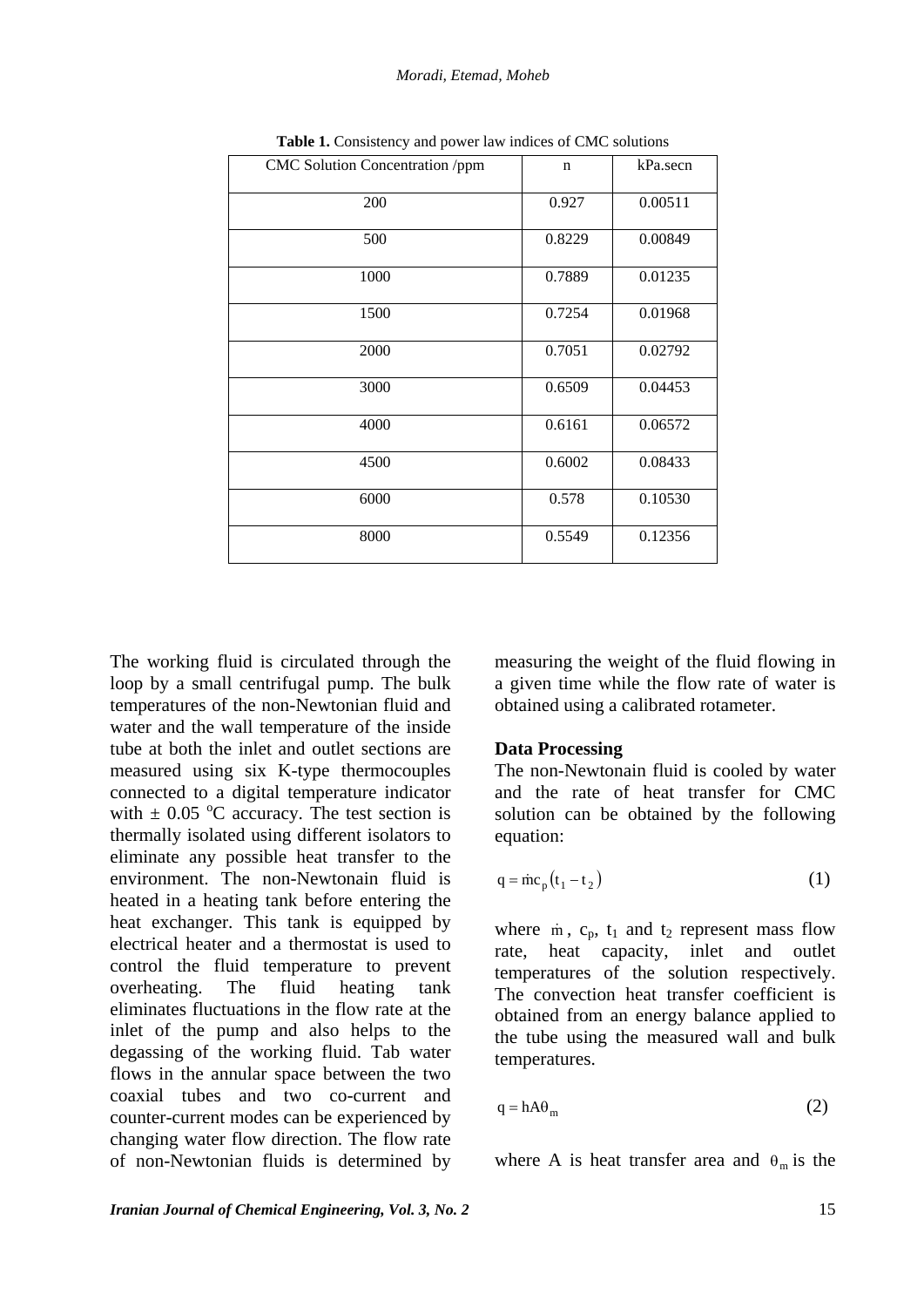logaritmic mean temperature difference between the tube wall and the solution.

$$
\theta_{\rm m} = \frac{(t_1 - t_3) - (t_2 - t_4)}{\ln \frac{t_1 - t_3}{t_2 - t_4}}
$$
(3)

 $t_3$  and  $t_4$  are tube wall temperatures at the inlet and outlet respectively. The Nusselt number is defined as:

$$
Nu = \frac{hd}{K}
$$
 (4)

where d is the inside diameter of the central tube and K is the thermal conductivity of the CMC solution. In this equation Nu represents the average Nusselt number over the whole length of the tube. The density, thermal conductivity and heat capacity of the CMC solutions are close to those properties of distilled water [8]. The following various dimensionless groups are used in the analysis of experimental data:

$$
\text{Re} = \frac{\rho v^{2-n} d^n}{k} , \qquad \text{Pr} = \frac{kC_p \left(\frac{v}{d}\right)^{n-1}}{K} , \qquad \text{Gz} = \frac{\pi d \text{ Re } \text{Pr}}{4l}
$$
\n(5)

In these equations  $\rho$ , v, d, K, and l are density, fluid average velocity, tube diameter, thermal conductivity, and tube length respectively.

### **Results and Discussion**

### *Co-current flow*

The variation of the Nusselt number with  $Gz<sup>-1</sup>$  for different CMC concentrations are presented through figures 2 and 3. Based on the experimental data, the reduction of the Graetz number decreases the Nusselt number which is valid for all CMC solutions. This is due to the high temperature difference of the streams at the inlet of the channel. A strong influence of the Graetz number on the value of the Nusselt number occurs in the higher Graetz numbers. From figures 2 and 3 at a constant Graetz number pseudoplasticity of the solution (CMC concentration) has a pronounced effect on heat transfer which is reflected in the Nusselt number variations. This is due to the dual effects of CMC concentrations on the velocity profile and apparent viscosity. Increasing CMC concentrations results in a lower power law index and consequently a thinner boundary layer which causes a higher difference of wall temperature gradient and a higher Nusselt number while higher concentration increases apparent viscosity which diminishes the heat transfer rate. The total effects of these variations are included on the value of the Nusselt number. Figures 4 and 5 show the effect of the Reynolds number on the the Nusselt number. Increasing the Reynolds number promotes the Nusselt number which is due to the higher solution flow rate and therefore the dominant role of convective heat transfer in the case of a higher Reynolds number.



**Figure 2.** Nu vs.  $Gz<sup>-1</sup>$  for co-current flow and CMC concentration of 200-2000 ppm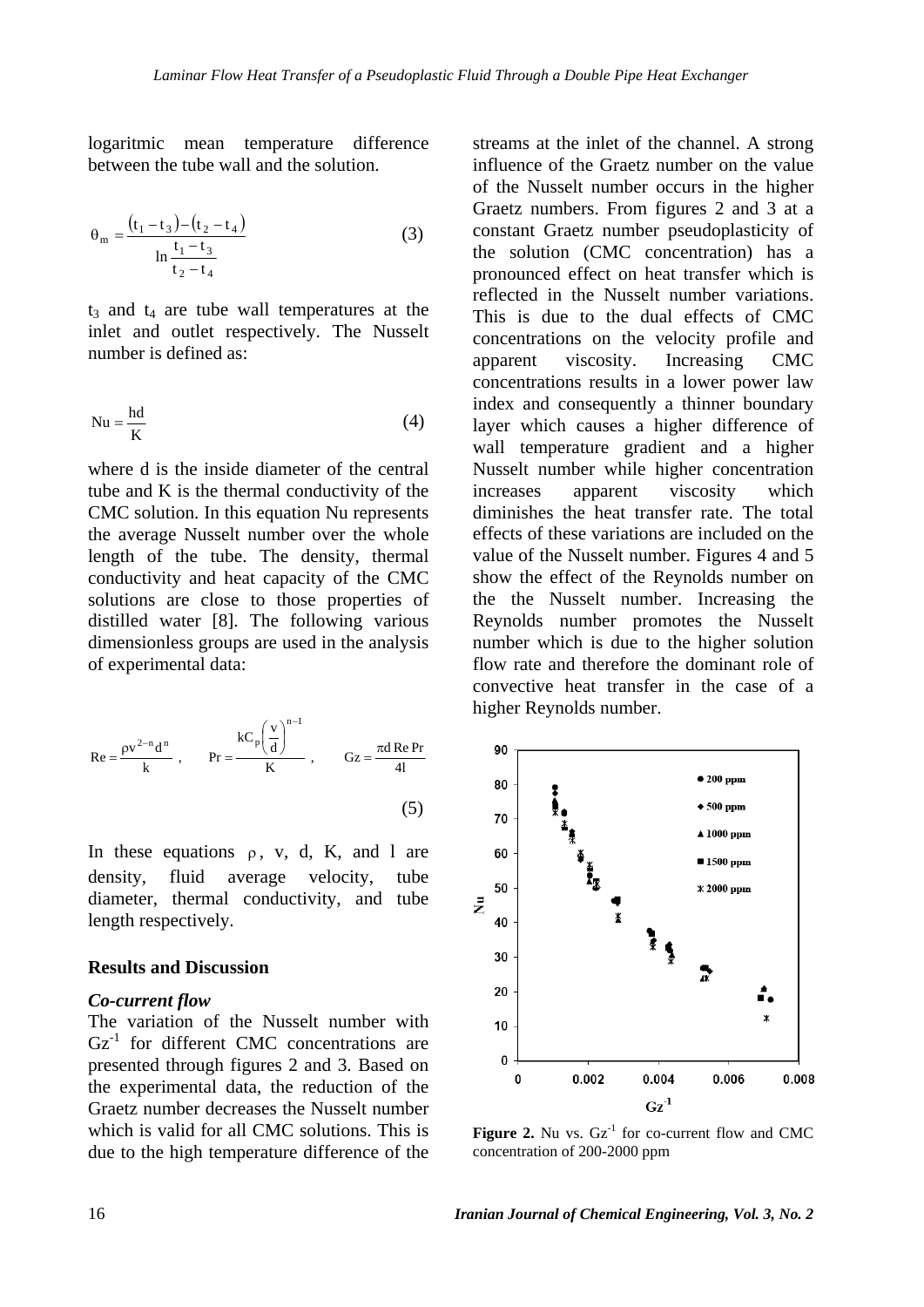

**Figure 3.** Nu vs.  $Gz<sup>-1</sup>$  for co-current flow and CMC concentration of 3000-8000 ppm



**Figure 4.** Nu vs. Re for co-current flow and CMC concentration of 200-2000 ppm

#### *Counter current flow*

Figures 6 and 7 illustrate the variation of the Nusselt number with the reverse of the

Graetz number and the effect of the Reynolds number on heat transfer is presented by figures 8 and 9. The explanation of the curves is similar to the case of co-current flow. The results indicate that for counter current flow at the same Re, Nusselt number is almost lower than that of co-current flow for the same CMC concentration.



**Figure 5.** Nu vs. Re for co-current flow and CMC concentration of 3000-8000 ppm

The error analysis technique was used to evaluate the accuracy of the results. The maximum relative errors of logaritmic mean temperatue difference, mass flow rate, heat transfer rate, and the Nusselt number were 1.99%, 5.33%, 8.85%, and 10% respectively.

# **Conclusions**

An experimental investigation was done to study the heat transfer coefficient in double pipe heat exchangers in co-current and counter current situations. The results were obtained for the CMC solutions with different concentrations. The power law index, Graetz number, and Reynolds number showed pronounced effects on the Nusselt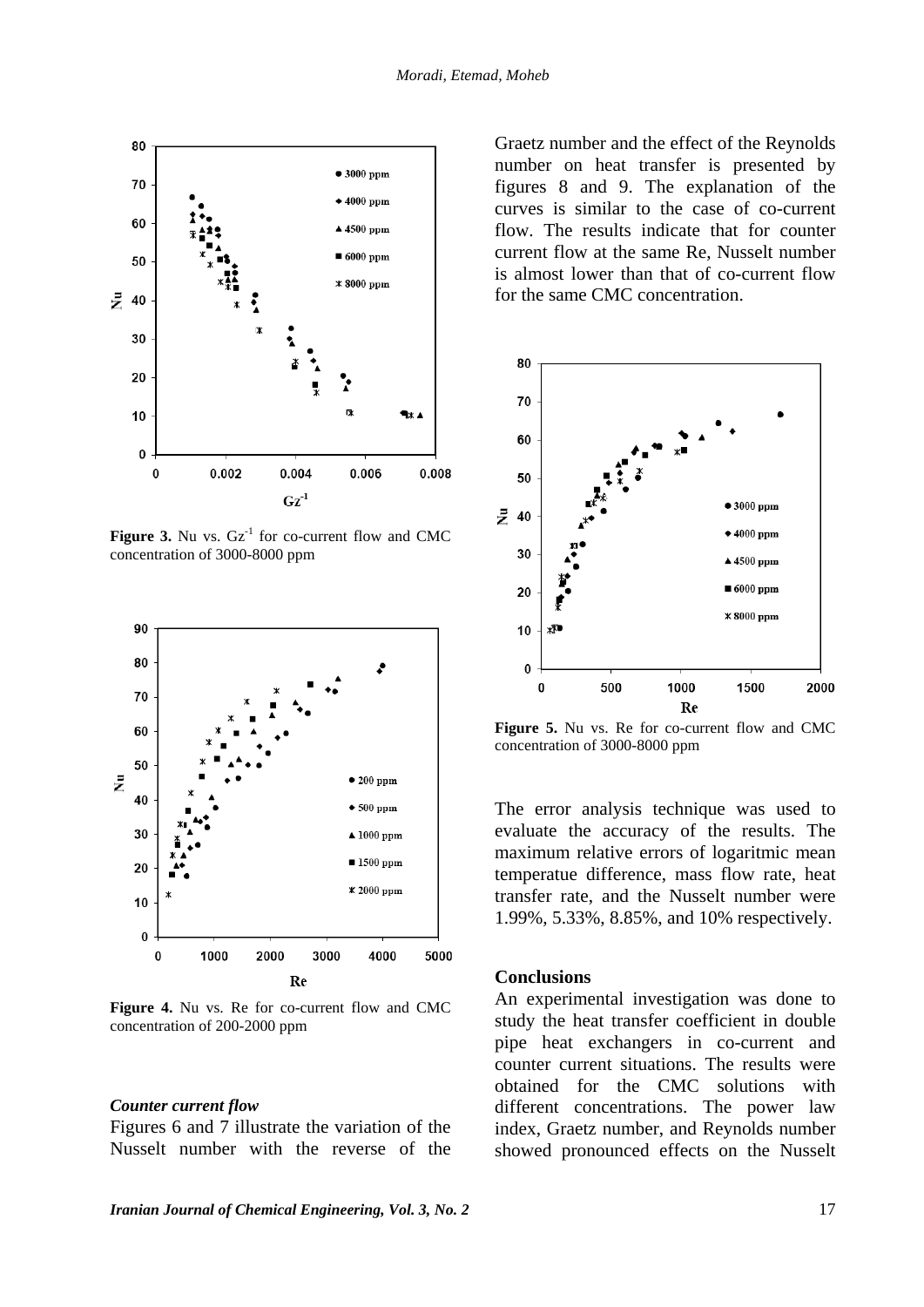number. Increasing the Graetz number enhances heat transfer and the Nusselt number is influencecd by the variation of concentration for both co-current and counter current cases. For a specific CMC concentration increasing the Reynolds number causes the promotion of heat transfer.



**Figure 6.** Nu vs.  $Gz<sup>-1</sup>$  for counter current flow and CMC concentration of 200-2000 ppm

### **Acknowledgement**

The authors gratefully acknowledge the technical support of the Isfahan Oil Technology Junior College.

# **Nomenclature**

- A Heat transfer area
- Cp Heat capacity
- d Inside diameter of central tube
- Gz Graetz number
- h Convection heat transfer coefficient
- k Consistency index
- K Thermal conductivity



**Figure 7.** Nu vs.  $Gz<sup>-1</sup>$  for counter current flow and CMC concentration of 3000-8000 ppm



Figure 8. Nu vs. Re for counter current flow and CMC concentration of 200-2000 ppm

- L Tube length
- m Mass flow rate
- n Power law index
- Nu Nusselt number